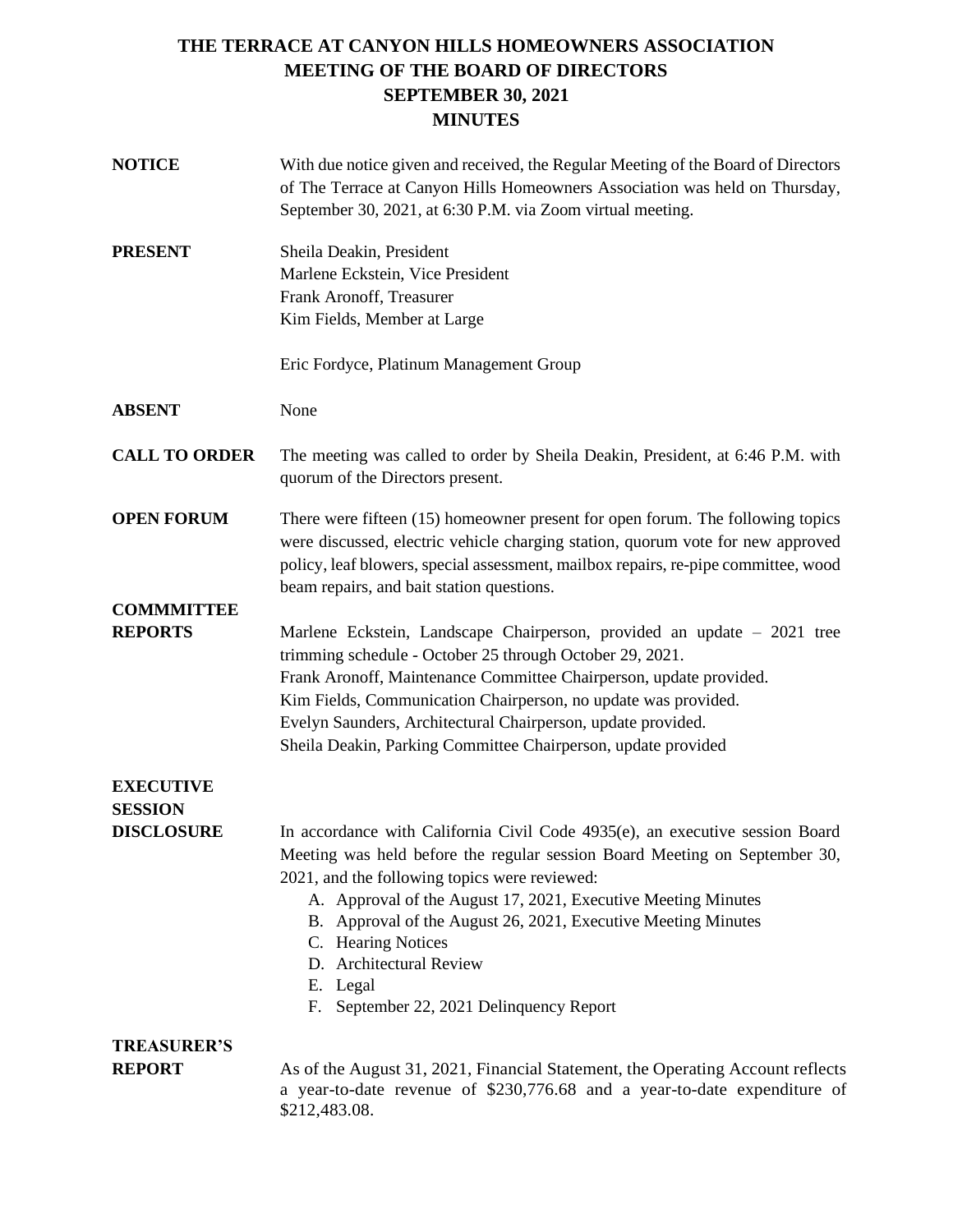|                                   | The association also contributes \$41,173.92 a month to the Reserve Account<br>per the approved annual budget. These funds are for future capital<br>improvements and replacement components per the reserve study. The total<br>Reserve Funds as of August 31, 2021, are \$1,301,744.89.                                                                                                                                                                                                                                                                                                                                                                                                                                                                                                                                                                                                                                                                                                                                                                                                                                                                                                                                                                                                                                                                                                                                                                                                                                                                                                                                                                            |
|-----------------------------------|----------------------------------------------------------------------------------------------------------------------------------------------------------------------------------------------------------------------------------------------------------------------------------------------------------------------------------------------------------------------------------------------------------------------------------------------------------------------------------------------------------------------------------------------------------------------------------------------------------------------------------------------------------------------------------------------------------------------------------------------------------------------------------------------------------------------------------------------------------------------------------------------------------------------------------------------------------------------------------------------------------------------------------------------------------------------------------------------------------------------------------------------------------------------------------------------------------------------------------------------------------------------------------------------------------------------------------------------------------------------------------------------------------------------------------------------------------------------------------------------------------------------------------------------------------------------------------------------------------------------------------------------------------------------|
|                                   | Total Accounts Receivables as of September 22, 2021, are \$4,698.28.                                                                                                                                                                                                                                                                                                                                                                                                                                                                                                                                                                                                                                                                                                                                                                                                                                                                                                                                                                                                                                                                                                                                                                                                                                                                                                                                                                                                                                                                                                                                                                                                 |
| <b>CONSENT</b><br><b>CALENDAR</b> | The Board of Directors reviewed the consent calendar below:<br>A. Approval of the August 26, 2021, Board of Directors Meeting Minutes.<br>Following review and discussion, a motion was made Sheila Deakin and<br>seconded by Marlene Eckstein to approve the minutes as amended. The<br>motion passed 3 -1 with Kim Fields abstained.<br>B. Approval of the September 23, 2021, Board of Directors Meeting Minutes.<br>Following review and discussion, a motion was made by Sheila Deakin<br>and seconded by Marlene Eckstein to approve the minutes as amended.<br>The motion passed $3 - 1$ with Kim Fields abstained.<br>C. Acceptance of the August 31, 2021, Financials. Following review and<br>discussion, a motion was made by Sheila Deakin and seconded by Marlene<br>Eckstein to approve the financials as presented. The motion passed $3 - 1$<br>with Kim Fields abstained.                                                                                                                                                                                                                                                                                                                                                                                                                                                                                                                                                                                                                                                                                                                                                                           |
| <b>NEW BUSINESS</b>               | A. Common Area Improvement Proposals<br>1. 628 San Nicholas - The Board of Directors reviewed the proposal for<br>termite wood replacement due to termite treatment. Following review<br>and discussion, a motion was made by Kim Fields and seconded by<br>Sheila Deakin to table the proposal and to add to the community wide<br>wood replacement project. The motion passed unanimously.<br>2. 606 San Nicholas – The Board of Directors reviewed a proposal for<br>termite wood replacement in the amount of \$368.00. Following<br>review and discussion, a motion was made by Kim Fields and<br>seconded by Sheila Deakin to approve this proposal as present and<br>table the \$6,128.00 termite wood damage proposal to the community<br>wide wood replacement project. The motion passed unanimously.<br>Sandblasting parking lines throughout the community. The Board of<br>3.<br>Directors reviewed a proposal for sandblasting parking lines throughout<br>the community. Following review and discussion, a motion was made by<br>Frank Aronoff and seconded by Marlene Eckstein to approve the<br>proposal. The motion was split $2 - 2$ with Sheila Deakin and Kim Fields<br>opposed.<br>Maintenance Inspection Punch List. The Board of Directors reviewed a<br>4.<br>proposal submitted by Carasso Construction from the September 2021<br>maintenance inspection punch lists regarding a variety of repairs to the<br>common area in the 200 Circle. Following review and discussion, a<br>motion was made by Kim Fields and seconded by Marlene Eckstein to<br>table the proposal and to add to the community wide wood replacement<br>project. |
|                                   | 5. Carasso Construction provided a proposal for the September 2021                                                                                                                                                                                                                                                                                                                                                                                                                                                                                                                                                                                                                                                                                                                                                                                                                                                                                                                                                                                                                                                                                                                                                                                                                                                                                                                                                                                                                                                                                                                                                                                                   |

5. Carasso Construction provided a proposal for the September 2021 maintenance inspection punch lists regarding a variety of repairs to the common area in the 300 Circle. Following review and discussion, a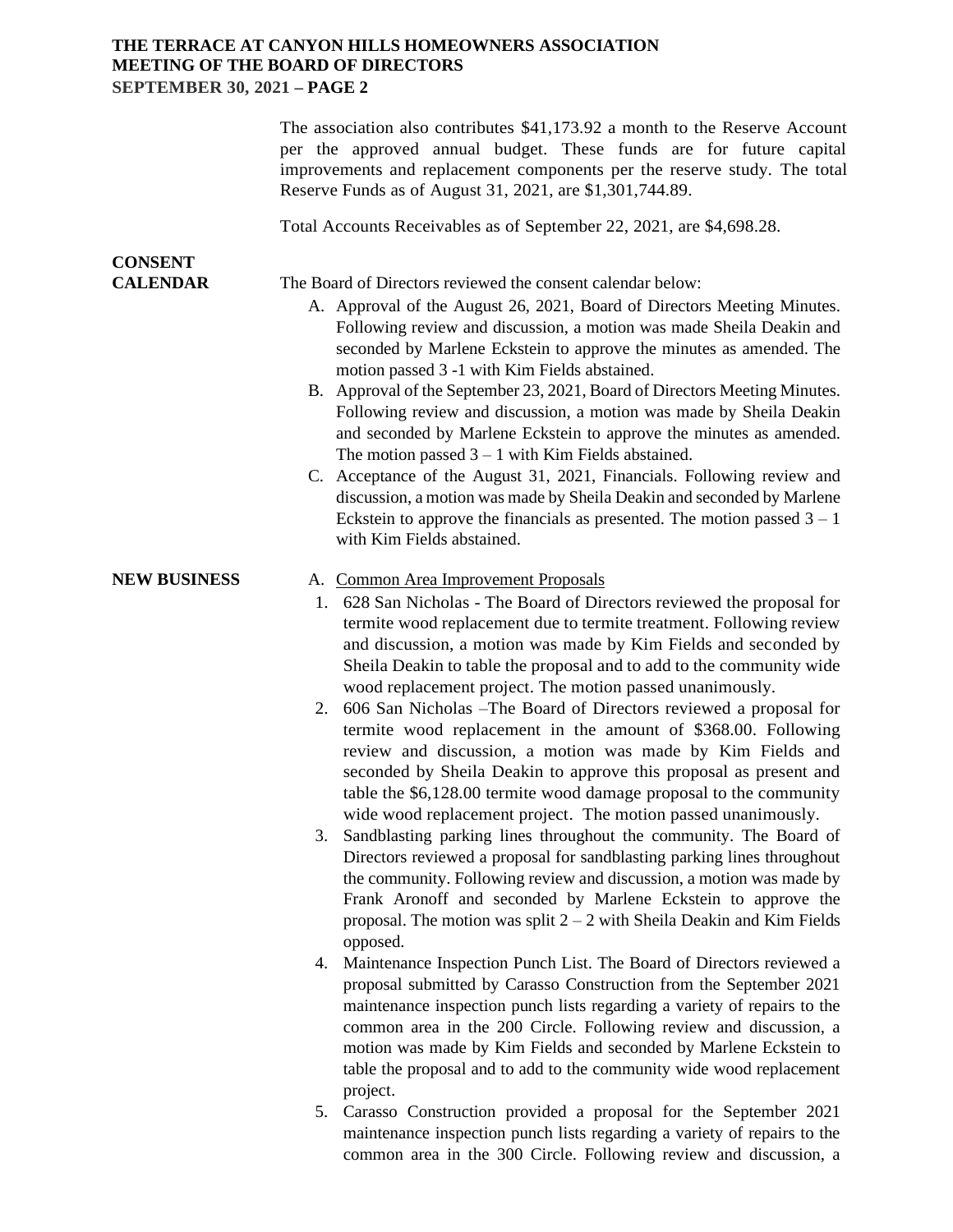motion was made by Kim Fields and seconded by Marlene Eckstein to table the proposal and to add to the community wide wood replacement project. The motion passed unanimously.

- 6. 412 & 415 San Nicholas -Gutter repairs. The Board of Directors reviewed a proposal for gutter repairs in the amount of \$557.00. Following review and discussion, a motion was made by Marlene Eckstein and seconded by Frank Aronoff to approve the proposal as presented. The motion passed unanimously.
- 7. 118 Santa Rosa Dry Rot Repairs. The Board of Directors reviewed a proposal for dry rot repairs. Following review and discussion, a motion was made by Sheila Deakin and seconded by Frank Aronoff to table the proposal and to add to the community wide wood replacement project. The motion passed unanimously.
- B. Re-piping Proposals

The Board of Directors reviewed two proposals for community wide repiping due to issues with the current vendor. Following review and discussion, a motion was made by Sheila Deakin and seconded by Kim Fields to table the discussion until the October board meeting. The motion passed unanimously.

C. Roof Maintenance & Gutter Cleaning Proposals

The Board of Directors reviewed proposals submitted by Jim Murray Roofing, Fontaine Weatherproofing, and Antis Roofing for roof maintenance and gutter cleaning. Following review and discussion, a motion was made by Kim Fields and seconded by Sheila Deakin to approve the proposal from Jim Murray Roofing in the amount of \$13,678.00. The motion passed unanimously.

D. Holiday Lighting Proposal

The Board of Directors reviewed a proposal submitted by G-Force Hanging and Design for holiday lighting on four trees by the monument sign with lights 12 ft to 14 ft high. Following review and discussion, a motion was made by Frank Aronoff and seconded by Marlene Eckstein to approve the proposal in the amount of \$1,595.00 as presented. The motion passed unanimously.

E. Adopted Fine Policy Reversal Petition

The Board of Directors reviewed a signed petition to reverse the Board of Directors decision to adopt the new Fine Policy. Following review and discussion, it was the general consent of the Board of Directors to consult with legal counsel regarding this and place on the October agenda.

#### F. Proposed Anti-Harassment Adoption

The Board of Directors reviewed the Anti-Harassment Policy. Following review and discussion, a motion was made by Sheila Deakin and seconded by Kim Fields, to take no further action. The motion passed unanimously.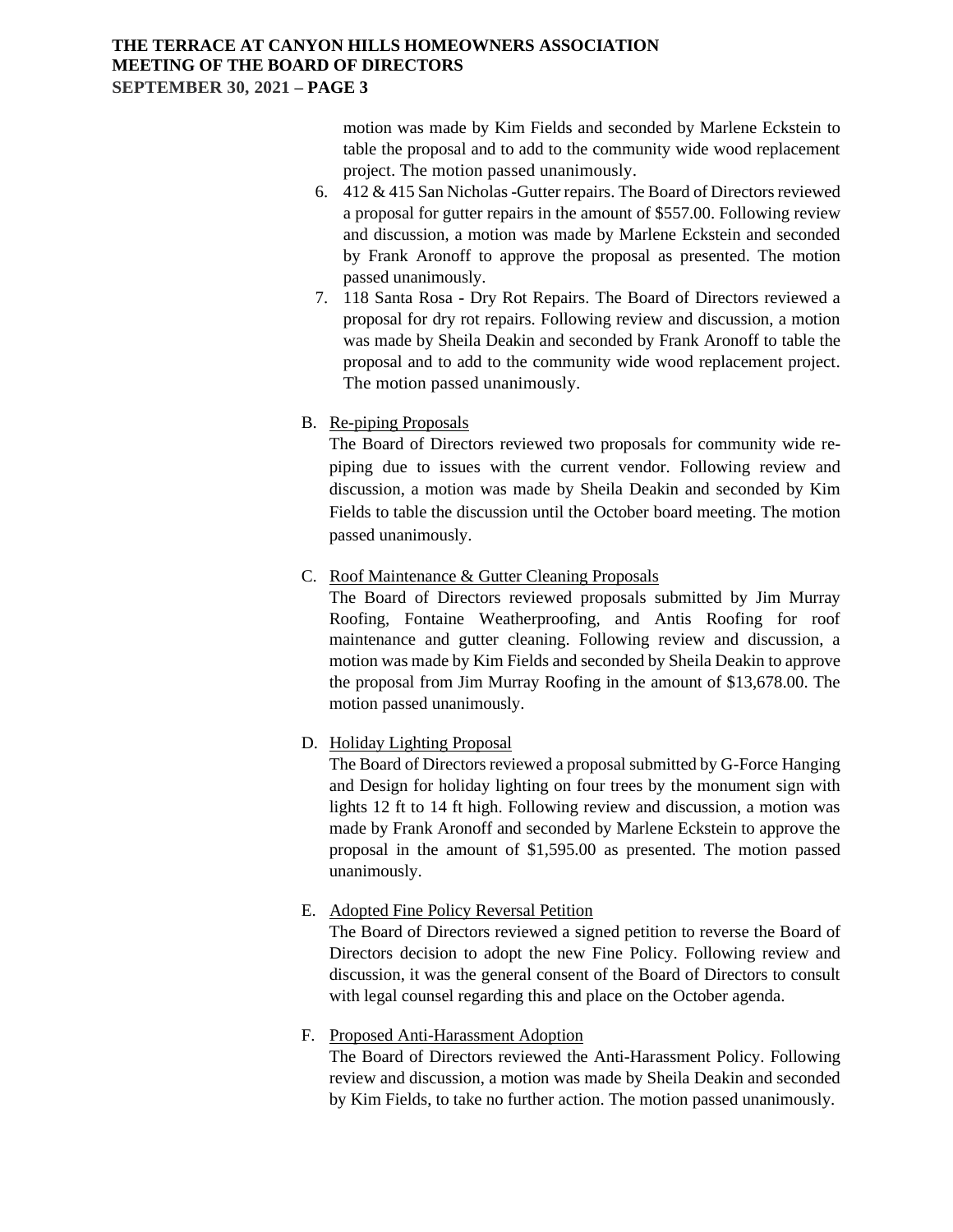## G. Proposed Architectural Guidelines Adoption

The Board of Directors reviewed the proposed Architectural Guidelines submitted by the Architectural Committee. Following review and discussion, a motion was made by Sheila Deakin and Frank Aronoff to table to the October board meeting. The motion passed unanimously.

#### H. Proposed EV Charging Station Rule & Regulations Approval

The Board of Directors reviewed the proposed supplement to the Rules and Regulations for Electric Vehicle Charging Station and an EV Charging Station Agreement drafted by legal counsel. Following review and discussion, a motion was made by Sheila Deakin and seconded by Frank Aronoff to table to the October board meeting. The motion passed unanimously.

## I. Agreement for Maintenance – 311 San Nicholas

The Board of Directors reviewed a draft agreement for maintenance created by Jacqueline Pagano with Roseman Law regarding 311 San Nicholas for installation of solar vent fans on the roof of HOA. Following review and discussion, a motion was made by Sheila Deakin and seconded by Marlene Eckstein to approve the agreement as presented. The motion passed unanimously.

## J. FHA Approval Correspondence

The Board of Directors reviewed correspondence for approval for FHA renewal until 2024. Following review and discussion, it was the general consent of the Board of Directors to take no further action.

## K. Seal Coat Project Completion

The Board of Directors reviewed correspondence submitted by Rose Paving Co., confirming the project was completed and inspected. Following review and discussion, it was the general consent of the Board of Directors to take no further action.

### L. Rate Increase – Personal Touch Cleaning & Maintenance

The Board of Directors reviewed correspondence submitted by Personal Touch regarding an increase of \$55.00 per month (\$660.00 per year). Following review and discussion, a motion was made by Kim Fields and seconded by Sheila Deakin to accept the increase as presented. The motion passed unanimously.

### M. Board Member / Management Requests / Discussions

- 1. Thank you for facilitating the mailbox repairs / lock installation on mailboxes. Following review and discussion, it was the general consent of the Board of Directors to take no further action.
- 2. 411 San Nichola AC unit removal due to trees causing damage. Following review and discussion, a motion was made by Sheila Deakin and seconded by Marlene Eckstein to make sure the tree is removed by October 15, 2021. The motion passed unanimously.